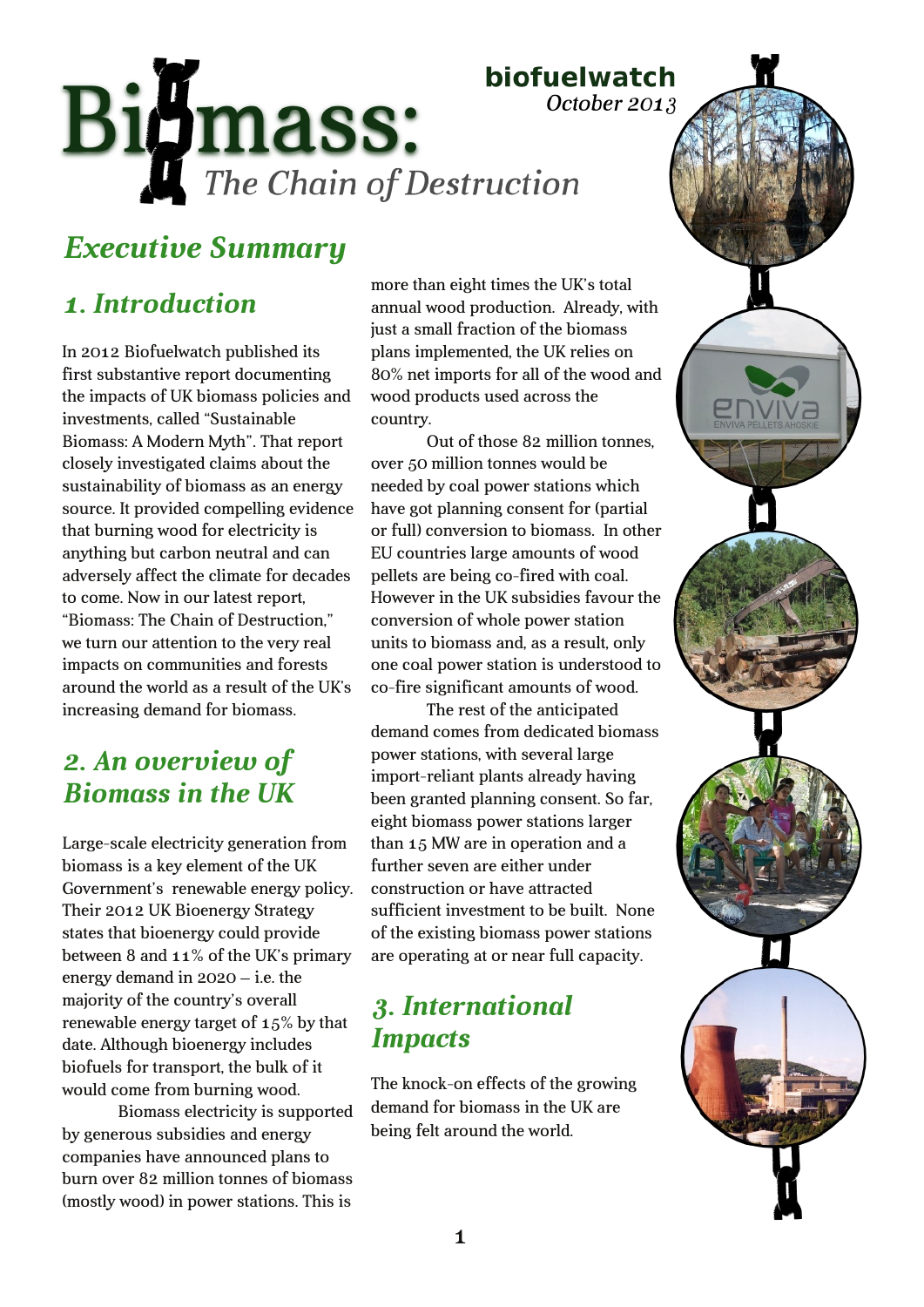### **3.1 Eucalyptus Plantations for Energy: A Case Study about Suzano's plantations for wood pellet exports in the Baixo Parnaíba region, Maranhão, Brazil**

The centrepiece of this report is an investigation into the impacts of eucalyptus plantations for wood pellet production in the Brazilian state of Maranhão, written by Ivonete Gonçalves de Souza of CEPEDES and Winfridus Overbeek of the World Rainforest Movement. The plantations belong to one of Brazil's largest pulp and paper companies, Suzano Papel e Celulose, who aim to supply wood pellets to biomass power stations owned by the UK company MGT Power. The report describes the methods which Suzano is using to grab land that traditional communities depend on. It shows how the rich forest vegetation, home to countless plant and animal species, is being bulldozed to make way for eucalyptus monocultures and how communities are experiencing the loss of their livelihoods, land and traditional way of living as a result. It looks at the differences between traditional eucalyptus plantations for pulp and paper and the much denser and shorter-rotation biomass ones. And finally, it looks at the experience of those communities which have so far successfully resisted Suzano's attempts to turn their lands into such plantations. To our knowledge, this is the first published case study of land-grabbing and deforestation from a country in the Global South, linked directly to biomass policies and demand from an EU member state.

MGT Power has planning permission to build a vast 295MW biomass power station at the Port of Teesside, larger than any similar biomass power station in the world. They have proposed a second one, of the same size, in Tyneside. Yet so far, neither Suzano's pellet plant nor MGT's power station appear to have attracted the funds required for construction to start. This is despite the fact that MGT announced a partnership with three Korean companies in October 2012. The dramatic impacts experienced by communities in the Baixo Parnaíba region of Maranhão are therefore not the result of any existing demand for wood in the UK. They are the result of an expectation that future power stations will soon create a lucrative new demand for eucalyptus wood pellets. In short, they are the result of speculative investments.

### **3.2 Forest destruction in the Southern U.S and Canada**

At present, virtually all wood which is imported for bioenergy is being burned in coal power stations, primarily by Drax since the closure of Tibury B. Nearly all of it comes from Canada and the southern US. As we explain in the report, coal power stations are only able to burn significant quantities of biomass if it comes from wood from slow-growing trees with little bark. Danna Smith, Executive Director of the US conservation NGO, Dogwood Alliance, describes what this means for forests in the southern US, the world's foremost pellet producing and exporting region. Together with the US NGO, Natural Resources Defence Council, Dogwood



Alliance has conducted a detailed investigation into the impacts of the largest pellet mill belonging to Enviva, one of Drax's key suppliers. They have documented how this plant impacts on remaining fragments of biodiverse wetland forests. As Danna Smith explains in her testimony for this report, most non-wetland forests across the southern US have already been destroyed, largely to make way for pine plantations for pulp and paper. The southern US wetland forests are the last refuge for large numbers of species. Indeed, they are one of the most biodiverse freshwater ecosystems in the world. Those forests are now being clear-cut to make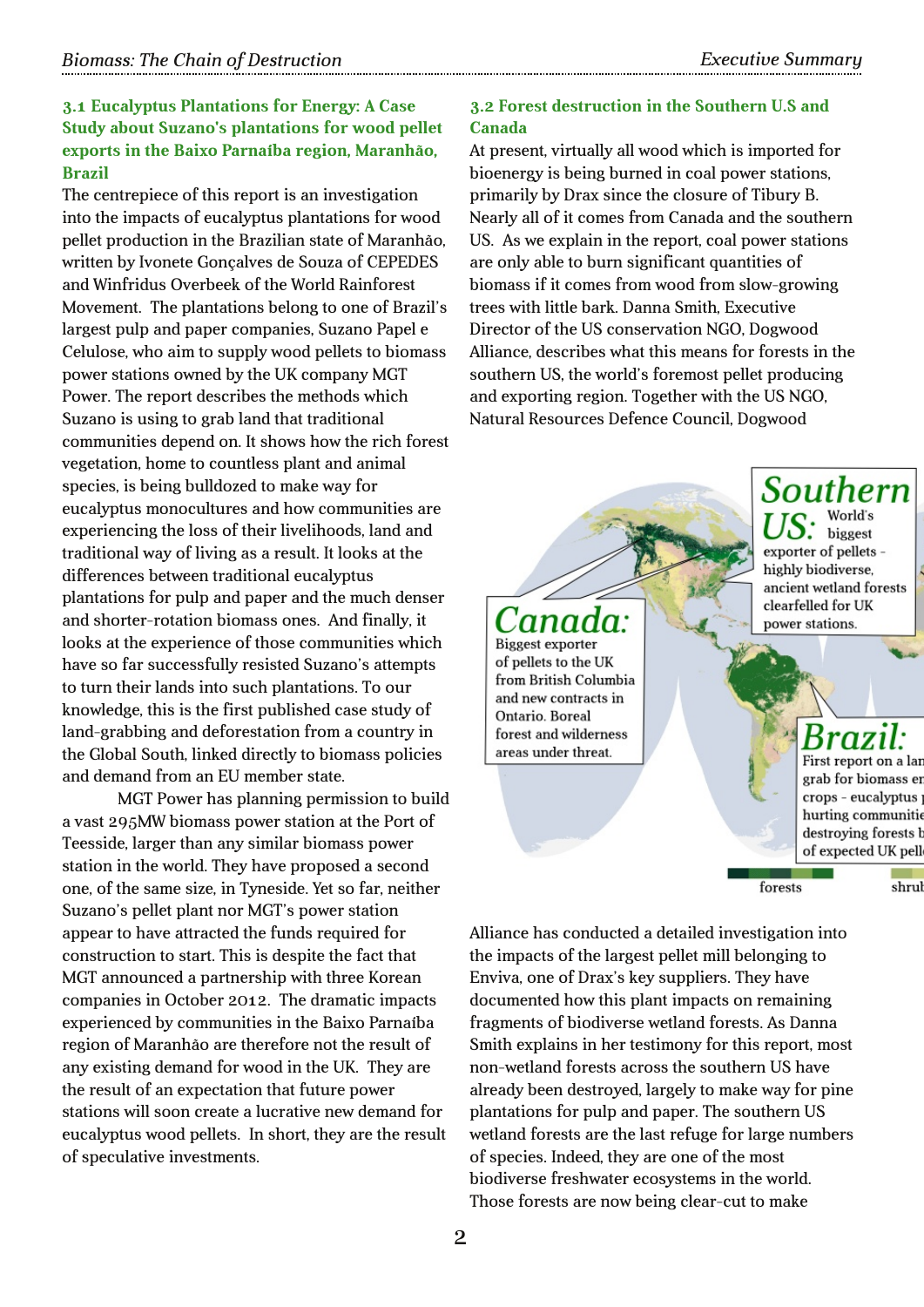pellets, including for Drax. Unlike the impacts in Maranhão, the impacts described by Danna Smith are directly linked to Drax's actual current demand for wood pellets, boosted by UK Government subsidies and funding from the Green Investment Bank.

Yet again, the rate at which pellet plants are expanding and fuelling forest destruction across the southern US cannot be explained by current demand alone. According to a wood pellet industry spokesperson there is a " 'gold rush' from utilities to US, Canada & Brazil for security of long-term high volume supplies". Thus in the southern US too, the scale of the impacts result from the expectation of future market expansion in the UK and elsewhere in



Europe, and so often from speculative investments. The same is likely to be true in British Columbia, the main sourcing region for wood pellets imported to the UK, but unfortunately, there is a lack of independent research into the pellet industry in that region.

#### **3.3 Portugal's Booming Pellet Industry**

Pellet production in Portugal has jumped since 2005 from a small-scale industry to around 20 plants with a total production capacity of around 850,000 tonnes a year. There is direct evidence that coal to biomass conversions, as well as increased co-firing

in several European countries, are driving this increase in demand. In 2011/12 the UK imported just over 68,000 tonnes of pellets from Portugal, most of which went to Drax when they were still co-firing biomass with coal. This made Portugal the 3rd largest exporter to the UK.

Eucalyptus plantations already cover 849,000 hectares of Portugal, or 10% of the country's land area according to the Food and Agriculture Organisation (FOA.) There are serious concerns that eucalyptus plantations could expand further in response to a new demand for woodchips and pellets for dedicated biomass power stations.

However, so far pellets appear to have been made largely or exclusively from plantation pines. There is evidence that large pellet producers are causing a shortage of raw materials by using whole trees, pushing up prices, and so forcing other forest industries to look elsewhere for their raw materials.

### *4. Uk Impacts*

After looking at the effects of the UK's demand for biomass in other countries, the report goes on to deal with the impacts felt by communities affected by biomass power stations and by the operations of waste wood suppliers to these plants, here in the UK. The most serious local impacts of biomass electricity tend to be those on air quality and public health. The report, based on a series of testimonies from community activists, illustrates the lack of any effective regulation, planning policies and mechanisms which would protect public health from dangerous and harmful levels of pollution.

Although waste wood, much of it chemically treated, is widely seen as a particularly 'sustainable' source of biomass electricity, burning it results in particularly high levels of toxic air emissions. And it is not just residents living close to power stations who are affected, but also ones living close to wood recycling plants which increasingly supply energy companies with woodchips.

The report also highlights the substantial amount of research which shows that polluting industries often have a disproportionate impact on more socially and economically deprived communities. Biofuelwatch undertook its own investigation, which looked at the levels of deprivation in communities located near to biomass